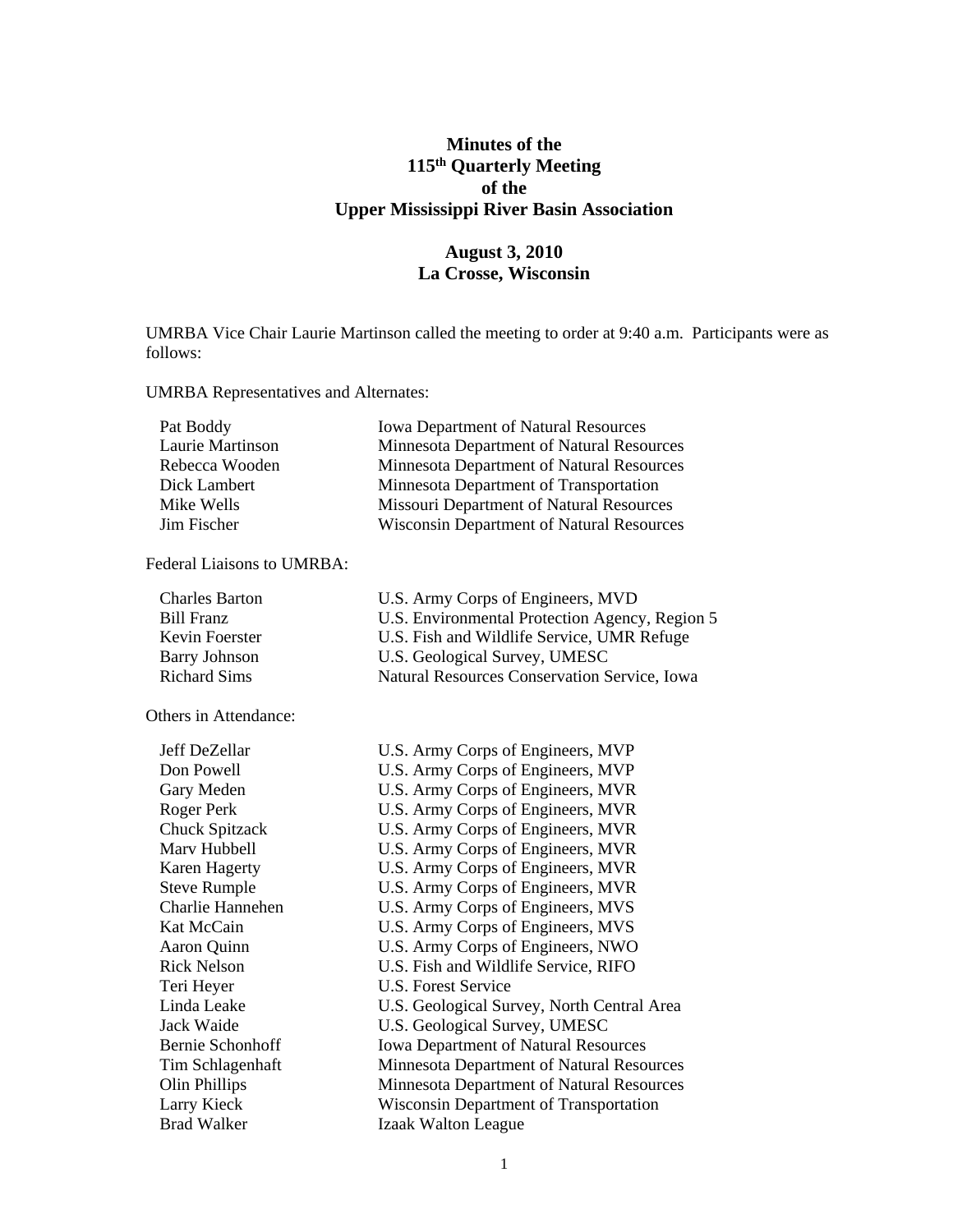| <b>Mark Pranckus</b> | JF New                                    |
|----------------------|-------------------------------------------|
| Tom Boland           | <b>MACTEC</b>                             |
| Laura Kammin         | <b>Prairie Rivers Network</b>             |
| John Laub            | <b>Sand County Foundation</b>             |
| Thomas Ball          | Sierra Club, Piasa Palisades Group        |
| Gretchen Benjamin    | The Nature Conservancy                    |
| <b>Rich Biske</b>    | The Nature Conservancy                    |
| <b>Barb Naramore</b> | Upper Mississippi River Basin Association |
| Dave Hokanson        | Upper Mississippi River Basin Association |
| Kirsten Mickelsen    | Upper Mississippi River Basin Association |
|                      |                                           |

#### **Announcements**

Laurie Martinson announced that Governor Culver has named Pat Boddy, Deputy Director of Iowa DNR, as his primary UMRBA Representative, replacing Bernie Hoyer following Hoyer's retirement. Martinson welcomed Boddy to UMRBA. [Note: Subsequent to the meeting, Boddy was named Interim Director of Iowa DNR.]

#### **Minutes**

Barb Naramore asked that p. A-14 of the May 18, 2010 draft minutes be corrected to reflect that the proposed FY 11 budget on which the Board acted was dated May 17, 2010. The date appears incorrectly as May 12, 2010 in the draft minutes. Mike Wells moved and Jim Fischer seconded a motion to approve the minutes, with Naramore's correction. The motion carried unanimously.

### **Executive Director's Report**

Barb Naramore expanded on her written Director's report as follows:

- The Senate Appropriations Committee has reported its FY 11 Agriculture and Energy and Water bills. Naramore distributed a summary of the measures' UMRS-related provisions and noted that federal agencies will once again operate under a continuing resolution for at least part of the year. Some type of post-election omnibus measure appears increasingly likely.
- UMRBA has written to key members of Congress and officials in the Administration concerning the Inland Marine Transportation System (IMTS) Team's proposed Capital Investment Plan. The letter expresses appreciation for the Team's efforts and emphasizes the need to resolve the Inland Waterways Trust Fund (IWTF) situation and initiate NESP construction. The states also call for elevating UMRS capital needs and suggest that the IMTS Team's recommendations for cost sharing and process reforms merit further exploration. Naramore said she has received indirect feedback on UMRBA's letter, indicating that it is indeed circulating within the Administration and Congress.
- The House Transportation Committee recently unveiled its proposed Water Resources Development Act for 2010 (H.R. 5892). The measure does not take any action on the IMTS Team's recommendations. Naramore said she understands this is not because the Committee has rejected the recommendations, but rather because the Capital Plan is still under active discussion within Congress and the Administration. She noted that the appropriators are growing increasingly impatient, with the Senate Appropriations Committee criticizing the authorizing committees in report language for failing to resolve the IWTF situation.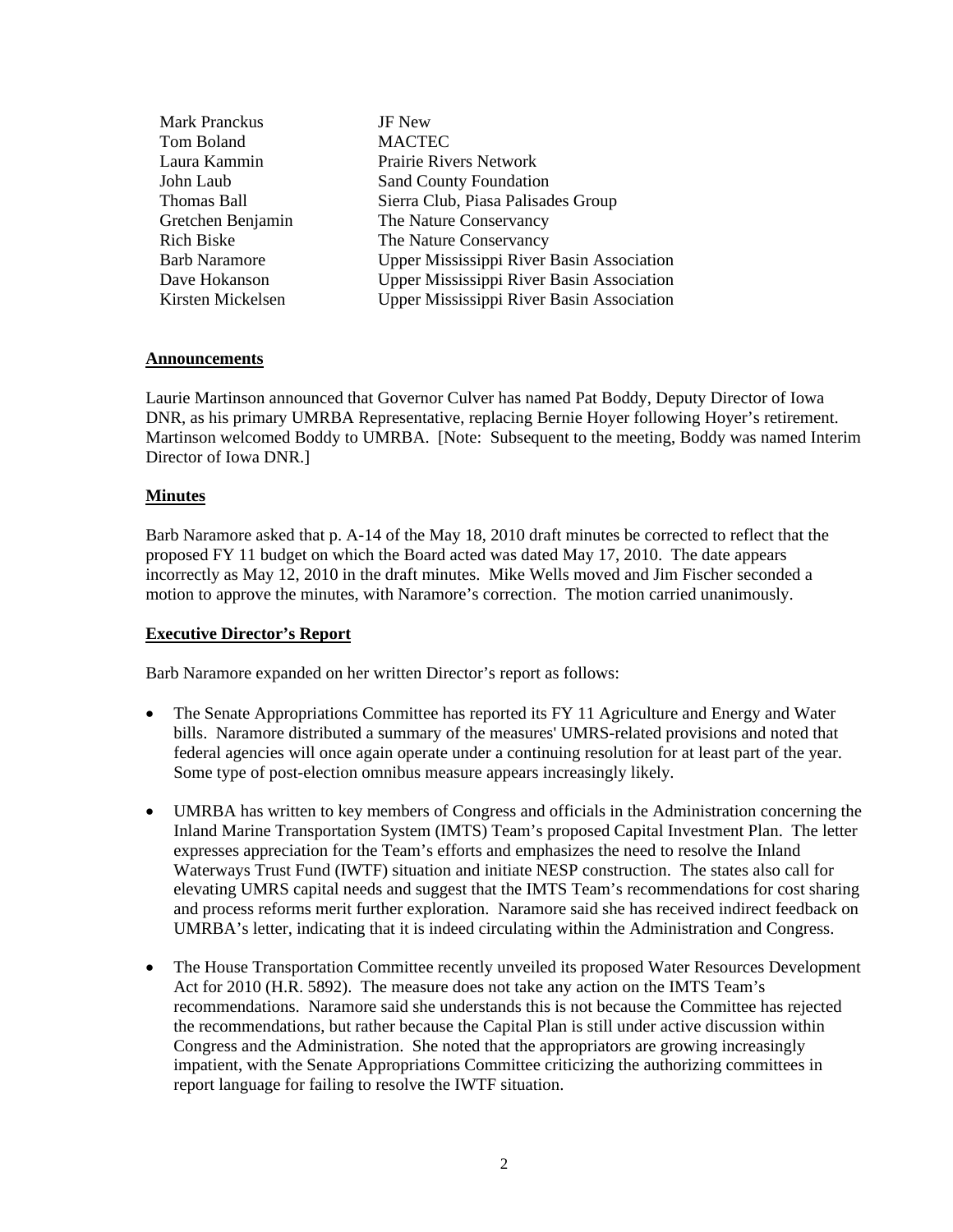#### **Mississippi River Vision**

Gretchen Benjamin briefly described the America's Inner Coast Summit, held June 22-24, 2010 in St. Louis. She explained that the Summit was designed to bring together a broad range of leaders from the government, private, and non-governmental sectors to explore the possibility of developing a longrange vision for the Mississippi River. She applauded the Summit's five opening speakers for providing context and inspiration for participants' subsequent deliberations. Benjamin said The Nature Conservancy was a Summit sponsor and is actively engaged in efforts to develop a broadly held vision for the Mississippi River.

John Laub explained that the Sand County Foundation co-facilitated the Summit with MVD. After hearing from the initial speakers, the approximately 120 participants broke into smaller discussion groups, focused on communication, integrating stakeholders, integrating science, multi-sector river management, critical process elements for developing a 200-year vision, and model projects and programs. Laub said a summary report and recommendations from the work groups will be available soon on the Summit web site [\(http://conference.ifas.ufl.edu/aics/\)](http://conference.ifas.ufl.edu/aics/).

Charles Barton emphasized that the Corps of Engineers does not own the vision process, but rather is one of many collaborators. He stressed that broad engagement is essential to developing an enduring, broadly held vision. He also said that, while challenging, attempting to develop a 200-year vision is not unreasonable. He observed that river management decisions made 200 years ago are still affecting us today. Barton said the vision process will likely include future Summits, though no schedule has been determined.

Mike Wells said the discussions at the Summit were very good. He said the temporal and spatial scales contemplated, as well as the range of interests involved, will all present significant challenges. Wells called for UMRBA to be actively engaged in discussions about next steps.

Barb Naramore reported that she has been asked to serve on an 8-person steering group to explore next steps in moving from the Summit to a vision-development process. She emphasized that the group's goal is not to develop a final vision, but rather to outline a process and framework that could support development of a vision within the broad community of key institutions and stakeholders. Besides Naramore, members of the steering group include Stephen Gambrell, USACE, MVD; Teri Goodman, National Mississippi River Museum; George Grugett, Mississippi Valley Flood Control Association; Steve Mathies, Louisiana Governor's Office; Dan Mecklenborg, Ingram Barge; Michael Reuter, TNC; and Roger Wolf, Iowa Soybean Association.

Pat Boddy asked what the vision is expected to look like. Barton emphasized the Corps and other leaders in this process believe strongly that the vision should emerge from a thoughtful dialogue among a broad range of interested parties and thus are taking care not to dictate the vision's content. That said, he noted that both the Mississippi River Commission (MRC) and the Midwest Natural Resources Group have offered their perspectives regarding a potential vision. Naramore concurred with Barton, stressing the importance of broad participation in the visioning process. She added that proposals from the MRC and others will prove helpful in catalyzing that discussion.

Wells expressed reservations with the MRC's 200-year timeframe, saying he believes 200 years may well be too long. However, Wells said it is certainly important to look to the future and encouraged efforts to develop a long-term vision.

Laub noted that the Summit planning team was six in number, while 255 people were invited to the Summit itself. He said one challenge as the process moves forward will be balancing inclusivity with practical constraints. Naramore suggested that temporal and geographic scalability will also be key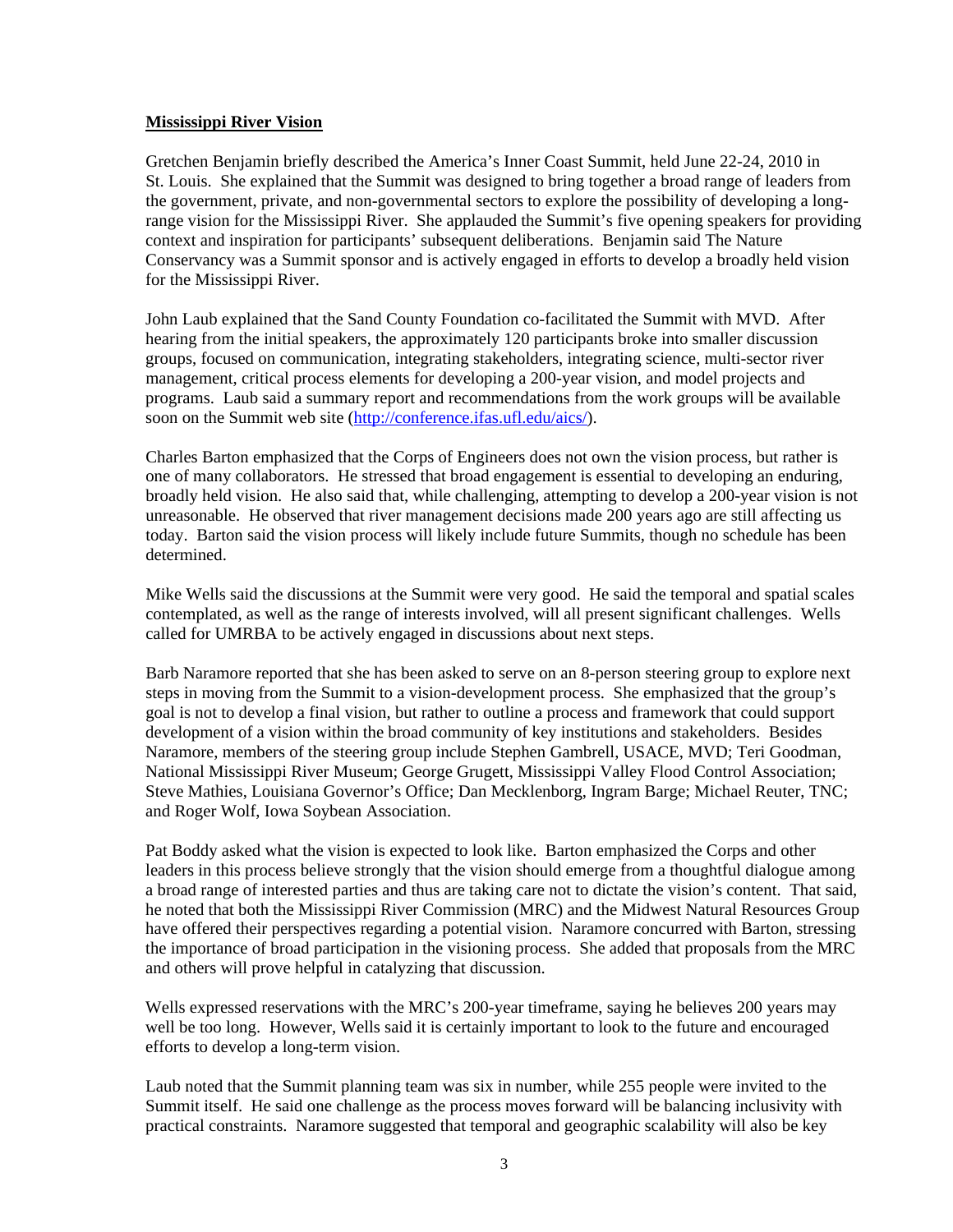considerations. In response to a question from Boddy, Naramore said the process for developing the vision remains to be determined and is one of the steering group's primary focus areas.

Laurie Martinson thanked everyone for their contributions to the June Summit and said UMRBA's Board supports Naramore's service on the steering group.

#### **Missouri River Authorized Purposes Study**

Aaron Quinn briefly reviewed the origins of the Missouri River Authorized Purposes Study (MRAPS), explaining that the 2009 Omnibus Appropriations Act directed the Corps to "determine if changes to the authorized project purposes and existing Federal water resource infrastructure may be warranted." Up to \$25 million is authorized to complete MRAPS at full federal expense. Quinn also reviewed the Supplemental Implementation Guidance received from Headquarters, including language limiting MRAPS to review of the original authorized project purposes within the Missouri River Basin. MRAPS will follow the Corps' standard planning process, with the current scoping effort being part of the problem and opportunity identification phase. Quinn said the pending Principles and Guidelines (P&G) revisions are on the Study Team's radar and will likely become part of the Corps' planning framework during MRAPS.

Quinn described the situation assessment conducted by the U.S. Institute for Environmental Conflict Resolution (USIECR). Among USIECR's recommendations following its assessment was that the Corps form an Executive Council to help inform its execution of MRAPS. The Executive Council would include USACE senior leadership, state employees named by each of the Missouri Basin Governors, representatives from other relevant federal agencies, and two government representatives from Mississippi River states. As recommended by USIECR, the Council would not make decisions or take votes, but would instead allow members to receive information and perspectives from the Corps and provide the Corps with their guidance and counsel. USIECR also recommended that the Corps consider forming a similar Tribal Steering Council. Both groups would consist exclusively of government employees and thus would not be subject to the Federal Advisory Committee Act.

Quinn reported on a May 14, 2010 webinar, offered as an opportunity for federal, state, and tribal representatives to learn more about the MRAPS scoping process. Approximately 35 agencies and tribes were represented on the call, with many participants expressing initial support for the Executive Council approach, according to Quinn. Following the call, the Corps established an online survey to obtain further input regarding agency and tribal involvement in the study.

Scoping meetings got underway on May 25, 2010 and are scheduled to conclude on August 20, with meetings planned in 30 cities. Additional tribal-focused sessions are also being held in several of these locations. Quinn explained that the scoping meeting format includes a two-hour open house, followed by approximately one-hour of comments for the record by attendees. The tribal sessions are smaller, roundtable discussions. [Note: The schedule was later extended to include a September 7 scoping meeting in Worthington, Minnesota.]

The deadline for scoping comments is September 20, 2010. In addition to the scoping sessions, the Corps is taking written comments, which can be submitted online or via letter. In reflecting on the comments received thus far, Quinn said major themes include:

- sedimentation.
- desire for consistent water levels,
- importance of continued flood control,
- effect of Missouri River flows on the Mississippi River,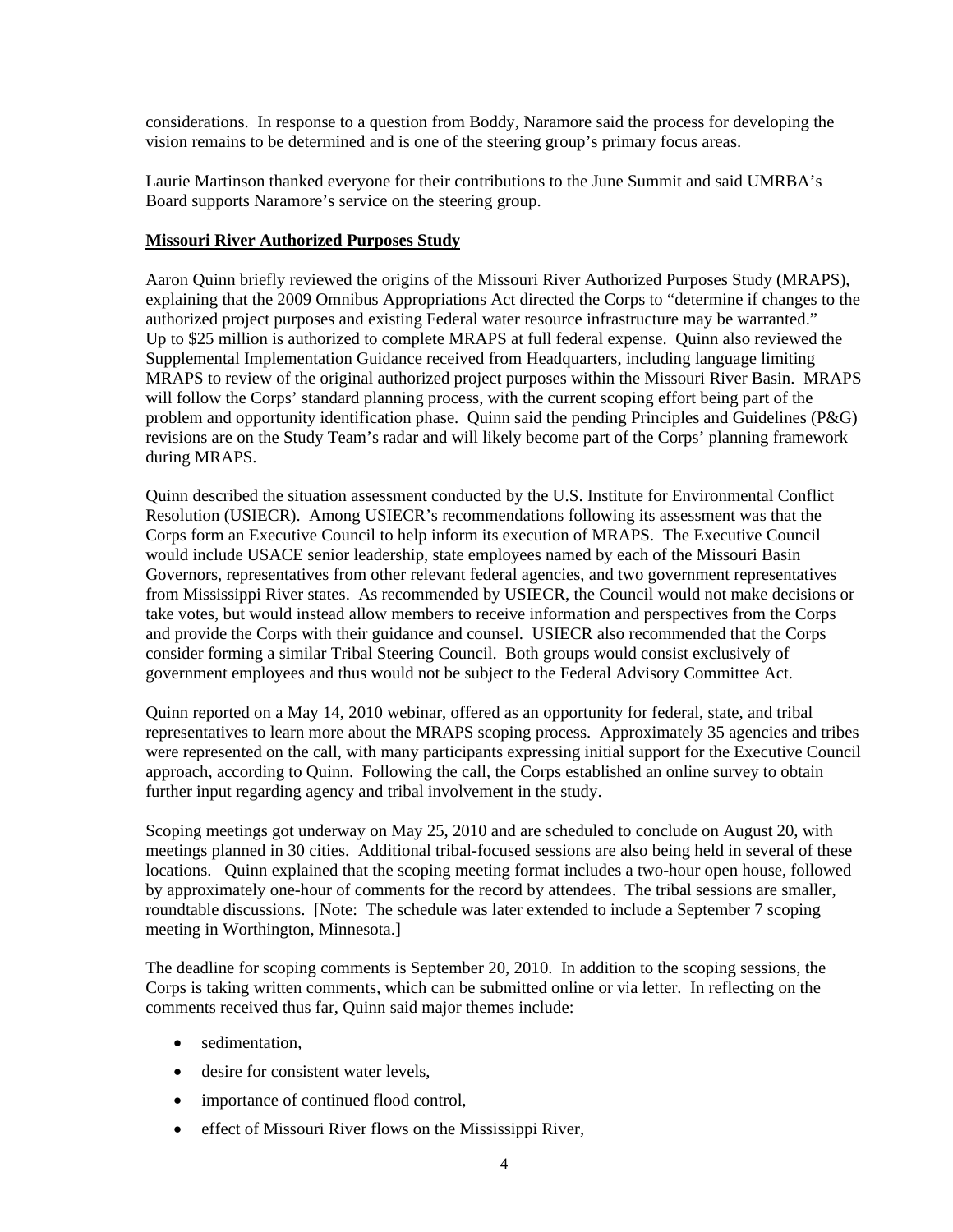- need for further recognition of tribal issues,
- desire for improved fish and wildlife habitat/ecosystem,
- importance of navigation,
- importance of Missouri River hydropower and water supply, and
- desire for increased recreational opportunities.

Comments will be posted online as they become available, and Quinn encouraged people to visit MRAPS' web site [\(www.mraps.org\)](http://www.mraps.org/) regularly. He also noted that people can sign up for the study's list serve to receive ongoing communications.

In terms of next steps, Quinn said the Study Team will release both its scoping summary report and stakeholder engagement strategy in early 2011. An existing conditions report is scheduled for 2012.

In response to a question from Barry Johnson, Quinn said people's concern with sedimentation issues is not limited to the Missouri River but also extends to reservoir filling and sediment delivery to the Gulf of Mexico. In response to a question from Marv Hubbell, Quinn explained that the tribes' issues are not necessarily significantly different from those of other stakeholders and governments within the Missouri River Basin. However, Quinn observed that several tribes suffered considerable damage from the original project implementation.

Mike Wells asked why the Corps' implementation guidance is labeled as "supplemental." Quinn said he understands this simply to mean supplemental to the authorization, and said it is not supplementing previously issued guidance (of which there is none, according to Quinn). Quinn said he would provide Barb Naramore with a copy of the implementation guidance for distribution to the UMRBA Board.

Jim Fischer observed that the loudest voices during studies like this tend to be from those with the most immediate needs. He asked Quinn how the Corps intends to ensure longer term needs and Mississippi River tie-ins are addressed as well. Quinn said he did not have a specific answer at this point, given that the scoping process is still ongoing. However, he stressed that the Study Team is very aware of these issues. In response to a question from Wells, Quinn said the Corps' implementation guidance calls for completing MRAPS in five years. Quinn acknowledged that this is an ambitious schedule. He stressed that the Corps does not want the study to drag on, but also emphasized the importance of doing the study right.

Laurie Martinson thanked Quinn for his presentation and said UMRBA will be submitting written scoping comments.

### **Emerald Ash Borer**

Laurie Martinson introduced Olin Phillips, Forestry Section Manager for the Minnesota DNR, who is coordinating the department's efforts to respond to the emerald ash borer (EAB). Phillips stressed the importance of interagency and interstate coordination in addressing the EAB threat. He distributed a variety of public education materials, offering to make them available digitally as well. Phillips described the EAB's geographic expansion since its original discovery in southeastern Michigan in 2002. The insect was first confirmed in the Minnesota-Wisconsin area near the Iowa border in 2009. Given the density of ash trees in some portions of the five UMR states, the EAB has the potential for significant impacts in the region.

Phillips explained that the transport of infected wood is a major mechanism for the EAB's expansion. To address this, Minnesota, Wisconsin, Iowa, and U.S. Army Corps of Engineers are coordinating their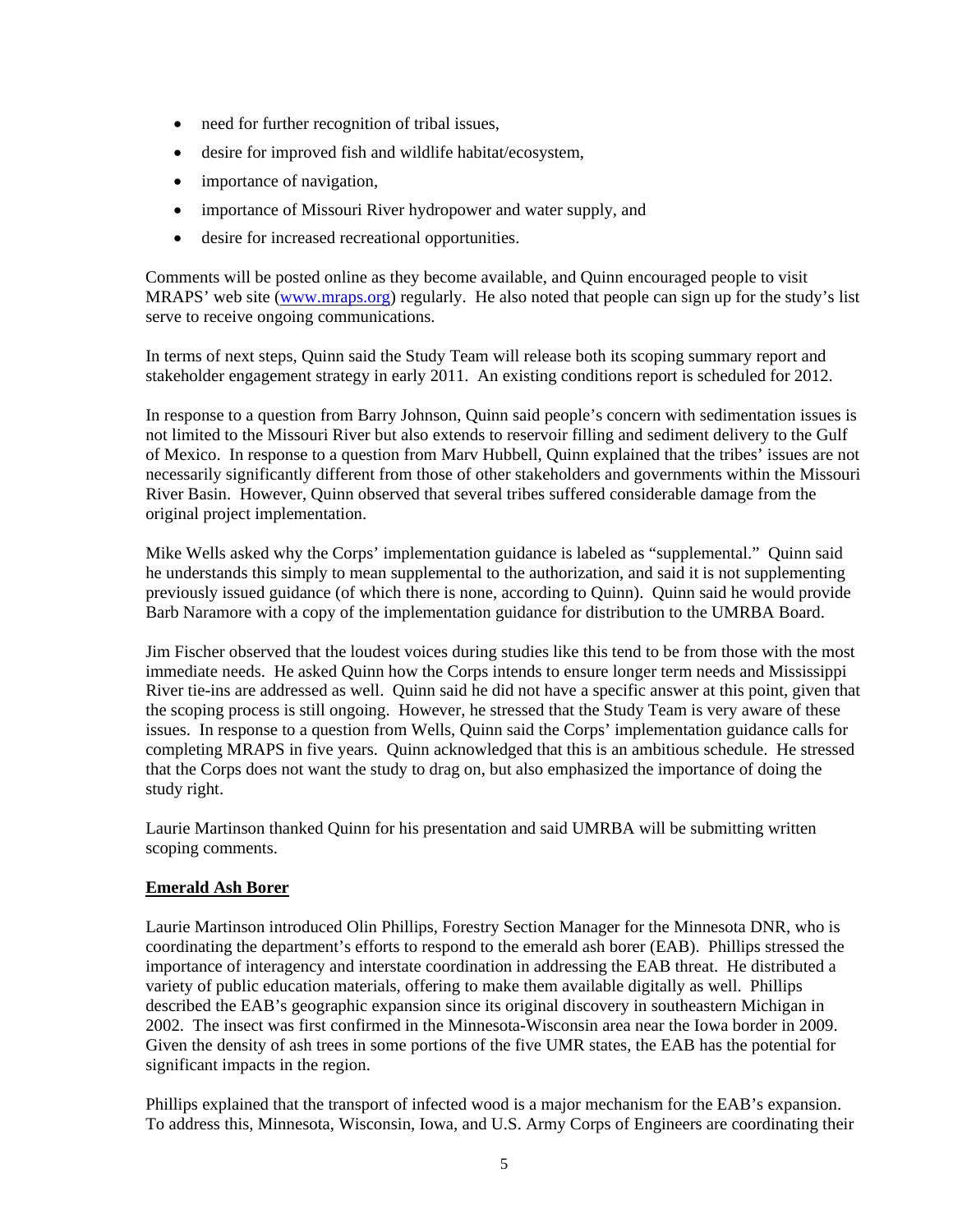respective efforts to restrict the transport of firewood. In addition to restricting firewood movement, Phillips stressed the need for interstate coordination on early detection, removing infested trees, and biological control efforts.

While the EAB is slow moving when not aided by humans, Phillips said it will almost certainly eventually infest all of the UMRB. Mortality among infested trees exceeds 95 percent, raising the question of how agencies can adjust their management efforts to reduce the EAB's impacts. Those impacts will be both environmental and economic and will affect both urban and rural areas alike, according to Phillips. Among the most significant issues will include stormwater management, removal costs, decreased habitat diversity, loss of shade in urban settings, and timber industry impacts. Phillips said EAB impacts are an important issue for consideration in the Systemic Forest Management Plan in development under NESP. He also noted that, while some pesticides show promise in controlling EAB, their use on a broad scale would be problematic due to their other impacts.

In response to a question from Pat Boddy, Phillips said he is not aware of any research specifically focused on the EAB's stormwater implications. Martinson asked about the potential utility of removing ash trees in advance of infestation. Phillips said the driftless area is not as ash-dense as northern Minnesota and Wisconsin. As a result, the EAB will likely spread more slowly in these areas. However, Phillips cautioned that early detection on a wide scale in rural areas will be difficult.

### **Hydropower**

Kirsten Mickelsen described her progress in implementing the Board's May 2010 directive to develop an *ad-hoc* group to facilitate state and federal agency coordination on UMR hydropower issues. Mickelsen said she has confirmed participants from all five states (mix of resource and water quality staff), USACE (both MVP and MVS), USFWS (refuges and ecological services), USEPA (Regions 5 and 7), and NPS (MNRRA).

The group held an organizing conference call on July 7, 2010. Call participants confirmed their interest in an *ad-hoc* hydropower group for the purposes of:

- information sharing (e.g., new applications, etc.),
- coordination and collaboration regarding mutual concerns,
- in-depth discussions regarding major issues and developments (e.g., cumulative effects).

Group members expressed interest in further exploring FERC's licensing process and requirements, water quality considerations, implications of hydropower development for the Corps' operations of the navigation system, and cumulative effects questions.

Mickelsen said the group expects to hold approximately four conference calls per year, and use email as necessary between calls to exchange information on a timely basis. Immediate next steps include having several members explore the water quality and cumulative effects questions in more detail. This effort may result in a recommendation that UMRBA, or state and federal agencies individually, communicate directly with the FERC. Mickelsen said she will also maintain a list of current hydro projects on the UMR, both proposed and operational. The group also expressed interest in looking for lessons learned on other large rivers.

Rebecca Wooden asked what types of hydropower-related water quality impacts are of concern to the group. Mickelsen cited disturbed sediments as one area of interest. Janet Sternburg said more information is also needed regarding turbines' potential to release chemical pollutants. Jim Fischer said projects' hydraulic impacts may change nutrient and sediment dynamics.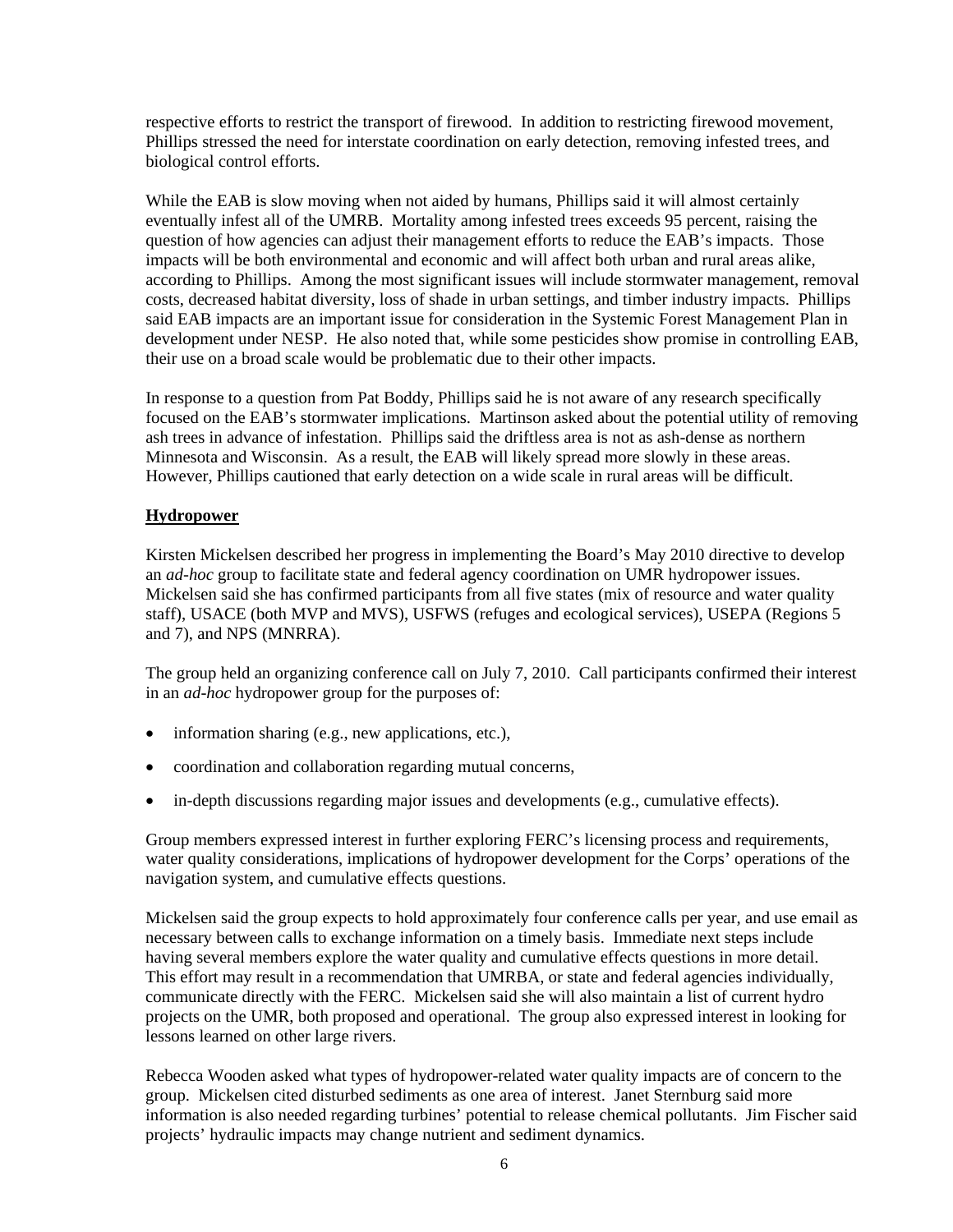# **Water Quality**

#### *Arsenic TMDL and Human Health Protection*

Dave Hokanson reported that, in March 2010, USEPA Region 7 released a draft total maximum daily load (TMDL) for two segments of the Mississippi River in Iowa. The Water Quality Executive Committee (WQEC) members had a number of concerns with the draft TMDL, and UMRBA articulated those issues in a letter of comment dated May 28, 2010.

By way of background, Hokanson explained that Iowa had listed these two UMR segments as impaired due to arsenic in 2002, 2004, 2006, and 2008. However, in its draft TMDL, Region 7 linked its decision to issue the TMDL to the 2001 *Sailors et al. v. EPA* consent decree. Region 7's contention that the TMDL was required under the terms of the decree was one of the states' concerns, since the decree predates the arsenic impairments, and also since the decree does not include arsenic in its list of pollutants of concern. Hokanson said the states also raised a number of other policy and technical concerns, including:

- Iowa's numeric criterion for arsenic is below the naturally occurring background level.
- Iowa's criterion is for inorganic arsenic, while the data used in making the impairment determinations were for total arsenic.
- The draft TMDL proposed a zero waste load allocation (WLA) for regulated point sources, despite acknowledging that these same point sources are not contributing significantly to arsenic loading.
- The draft TMDL identified regulated facilities in other states, without explaining whether or how the proposed WLA would apply to these non-Iowa facilities.
- Using TMDLs to address naturally occurring contaminants undermines program credibility.

The states' letter points to Region 7's draft TMDL as an illustration of the need to enhance consistency among the states and EPA regions on the UMR. It also suggests that an interagency dialogue on human use protection would be more productive than implementing the proposed arsenic TMDL. In its June response to UMRBA and other commenters, Region 7 agreed that the arsenic TMDL is not required under the 2001 consent decree and indicates that is will not be pursuing the draft TMDL further at this time. Instead, Region 7 says that it will continue to work with Iowa to develop TMDLs in accordance with EPA policies and regulations. The response does not address the specific policy and technical concerns UMRBA raised in its letter.

As a next step, Hokanson said UMRBA staff are working with the Water Quality Executive Committee to establish a dialogue among the states and EPA Regions 5 and 7 regarding both arsenic and the broader human health use issues raised by the draft TMDL. Topics proposed for this dialogue include human health-related uses on the UMR, criteria for protecting human health uses, monitoring and analysis, and the potential for a shared arsenic criterion among the five states. Hokanson said the initial dialogue will likely take place via a series of conference calls involving standards staff and others identified by WQEC members, with UMRBA staff supporting the discussion. In response to a question from Mike Wells, Hokanson said EPA Regions 5 and 7 have confirmed their willingness to participate in the dialogue, but have not yet named the specific staff who will be involved.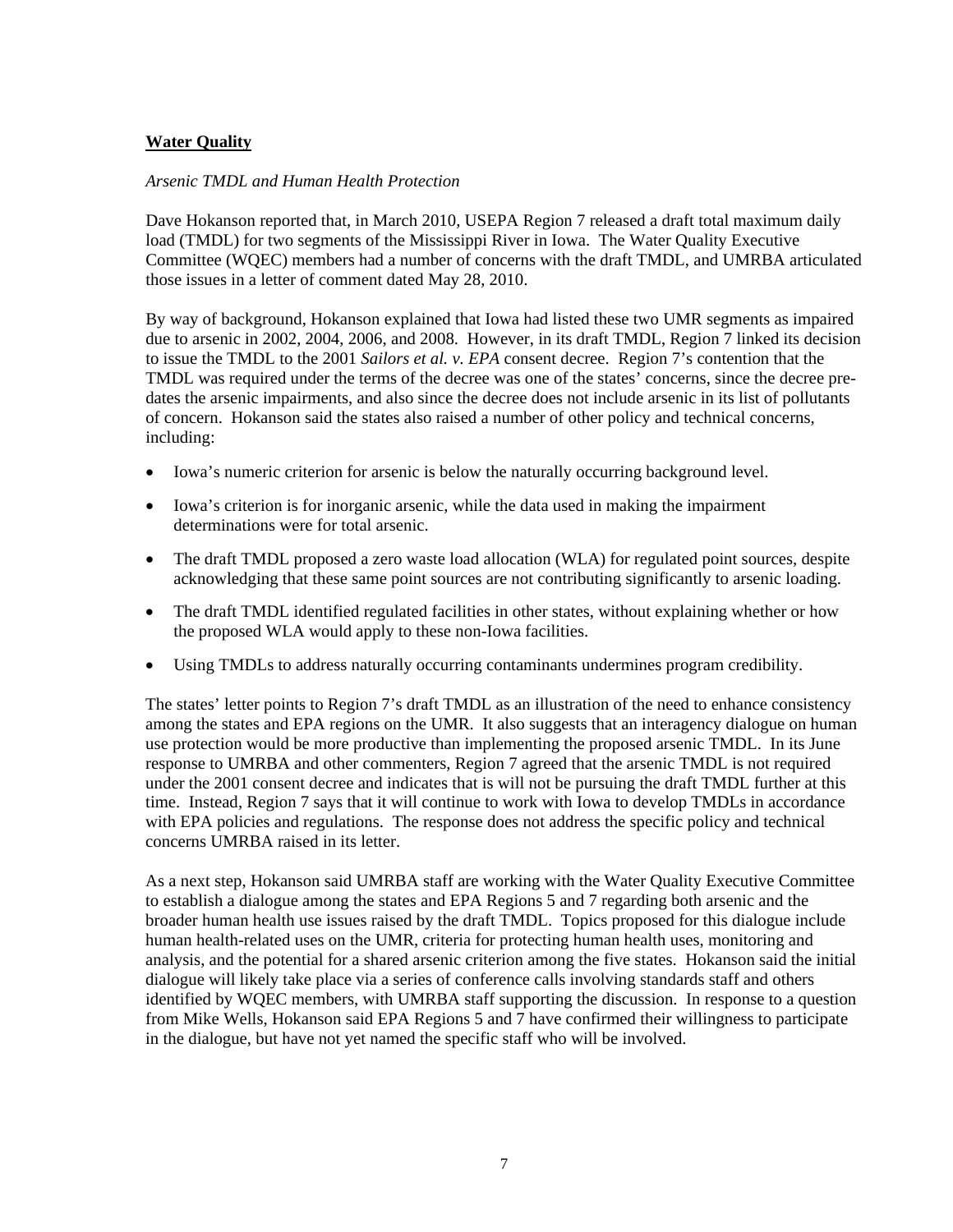# *Other Water Quality Updates*

Hokanson provided brief updates regarding other water quality-related activities, including:

- 604(b) nutrients report the first work session was held July 20, 2010, involving 33 participants, who expressed strong interest in documenting local and regional impacts from nutrients on aquatic life, recreation, and drinking water; Nat Kale will be placing less emphasis on trends analysis and more on impacts in response to input from the work session; UMRBA is scheduled to release its draft nutrients report by December 1, 2010.
- 604(b) biological assessment guidance the contractor, Midwest Biodiversity Institute (MBI), is scheduled to deliver the background and scoping report to UMRBA by August 3, 2010; the report it expected to identify the Long Term Resource Monitoring Program and the Environmental Management and Assessment Program as the most promising sources of data and indices; the next work session is scheduled for September 22-23, 2010.
- Aquatic Life Designated Uses Project UMRBA will be circulating a draft report to the Water Quality Task Force for review in early September.

He noted that there is significant synergy among these projects.

Jim Fischer observed that there have already been many studies analyzing nutrient trends and said he agrees that UMRBA's 604(b) project would do well to put more of its focus on assessing mainstem impacts. In response to a question from Fischer, Hokanson said he believes the December date for the draft report is achievable, noting that much of the impacts assessment will be documenting anecdotal information, such as reports from water suppliers. Gretchen Benjamin asked about the extent of tributary analysis anticipated in the nutrients project, and Hokanson said the mouths of major tributaries will definitely be examined. Additional tributaries work will depend of time available. In response to a question from Wells, Hokanson said participants in the first nutrients work session included staff from the state water quality agencies, EPA Regions 5 and 7 and Office of Research and Development, water suppliers, and various nongovernmental organizations. The next work session will likely be held in January 2011, following release of the draft report.

# **Ramsar Designation**

Kevin Foerster announced that 240,000 acres of UMR floodplain between Wabasha, Minnesota and the Quad Cities have been named as a wetland of international importance under the 1971 Ramsar convention. In recognition of this, the Fish and Wildlife Service, the four adjacent states, and various other organizations in communities along the river corridor are joining together to celebrate working wetlands on October 10, 2010 (i.e., 10/10/10). All events are open to the public, and participants will have opportunities to engage in 10 wetlands-related activities (e.g., pick up 10 pounds of trash, identify 10 bird species, etc.).

On October 14, 2010, the Service will host a more formal, by invitation event at Trempealeau Refuge in recognition of the designation. Invitees include Interior Secretary Salazar, FWS Director Gould, and Ramsar Secretary General Tiega.

### **Conservation Effects Assessment Project**

Rich Sims explained that the Conservation Effects Assessment Project (CEAP) is designed to replace supposition and anecdotal information about the results of conservation efforts with scientific insight. Through the Natural Resources Inventory (NRI) begun in the 1970s, NRCS now has 30 years of data on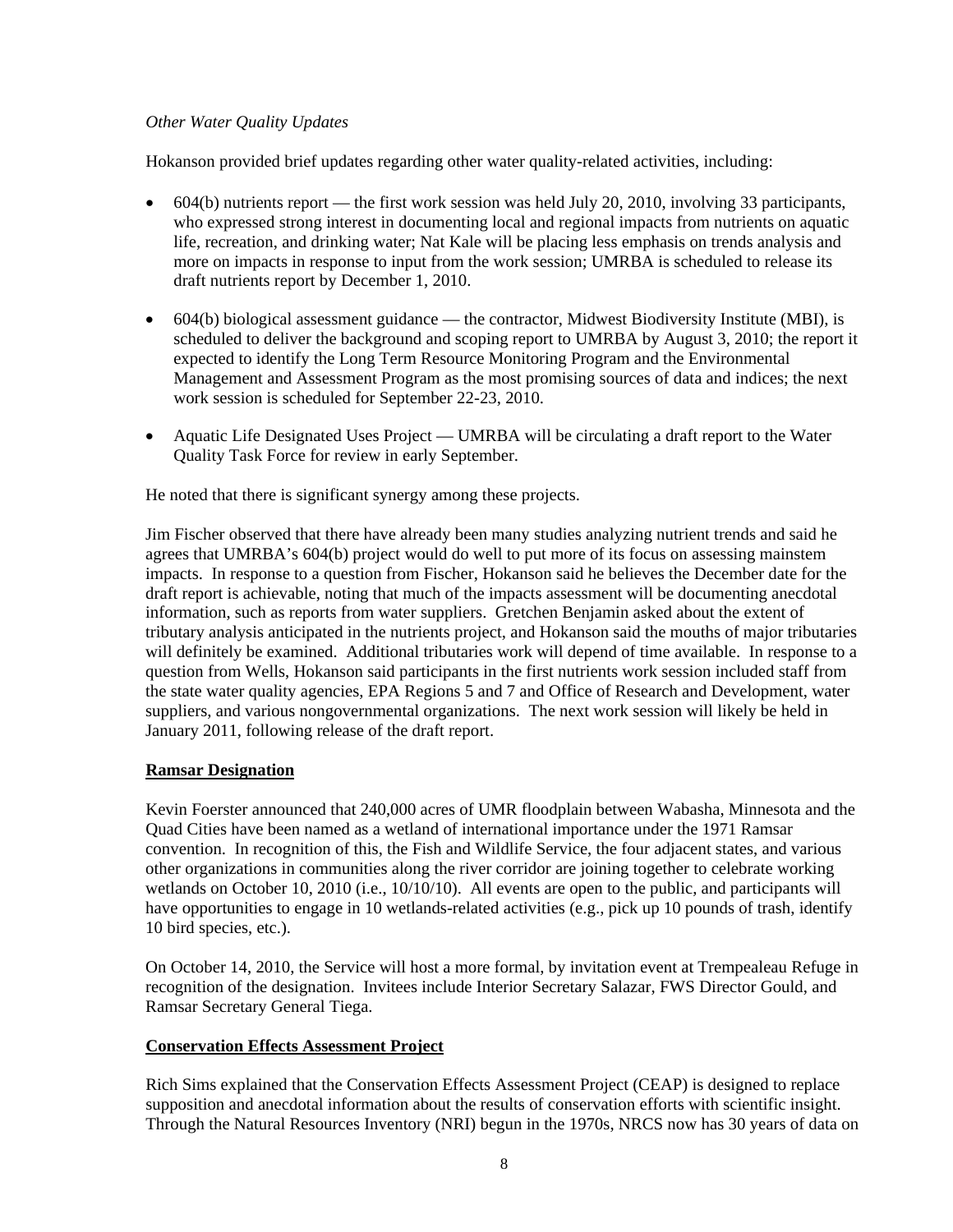selected 160-acre parcels. CEAP is leveraging that field-level NRI data by using it in models to conduct watershed scale analyses.

Sims highlighted the following CEAP findings about the UMRB:

- Conservation practices work.
- Comprehensive planning is needed because suites of practices work better than single practices.
- Targeting critical acres improves effectiveness significantly.
- The most critical conservation issue is reducing the loss of nutrients, especially nitrogen.
- Compared to no conservation practices, conservation practices reduce:
	- − sediment loss by 69%,
	- − total phosphorous loss by 49%,
	- − total nitrogen loss by 18%, and
	- − pesticide risks to human health by 48%.

However, Sims emphasized that CEAP also reveals a complex web in interrelationships affecting conservation efforts, underscoring the need for comprehensive conservation planning. For example, according to Sims, erosion control practices alone can actually increase subsurface nitrogen losses and therefore should be integrated with nutrient management efforts. He said there is considerable room for progress in both nutrient and pesticide risk management. The key to success, according to Sims, is documenting the economic benefits of conservation and finding approaches that will improve farmers' bottom line. Sims said he anticipates that the CEAP findings will be important in shaping the next federal Farm Bill.

### **Mississippi River Basin Initiative**

### *MRBI Overview*

Rich Sims also provided an update on USDA's 12-state Mississippi River Basin Healthy Watersheds Initiative (MRBI). While MRBI is designed to improve water quality in the Mississippi River and Gulf of Mexico, Sims said it is also important to emphasize the potential benefits within the priority watersheds. MRBI goals include:

- avoiding, controlling, and trapping nutrient runoff;
- restoring/enhancing wildlife habitat; and
- maintaining agricultural productivity.

If fully funded, the program will provide \$80 million annually in conservation financial assistance in FY 10-13. This funding is to be above regular conservation program funding available in the 12 MRBI states, which include the 10 Mississippi River corridor states, plus Indiana and Ohio.

Sims reported that NRCS issued two requests for proposals (RFPs) in FY 10, following selection of the priority watersheds in each state. Funding available through the RFPs included \$50 million for Environmental Quality Incentives Program (EQIP) and Wildlife Habitat Incentives Program (WHIP) projects, \$25 million for Wetlands Reserve Enhancement Program projects, and \$5 million for Conservation Innovation Grants. Individual landowners and producers were not eligible to submit proposals. Instead, MRBI is funding projects through tribes; state and local governments;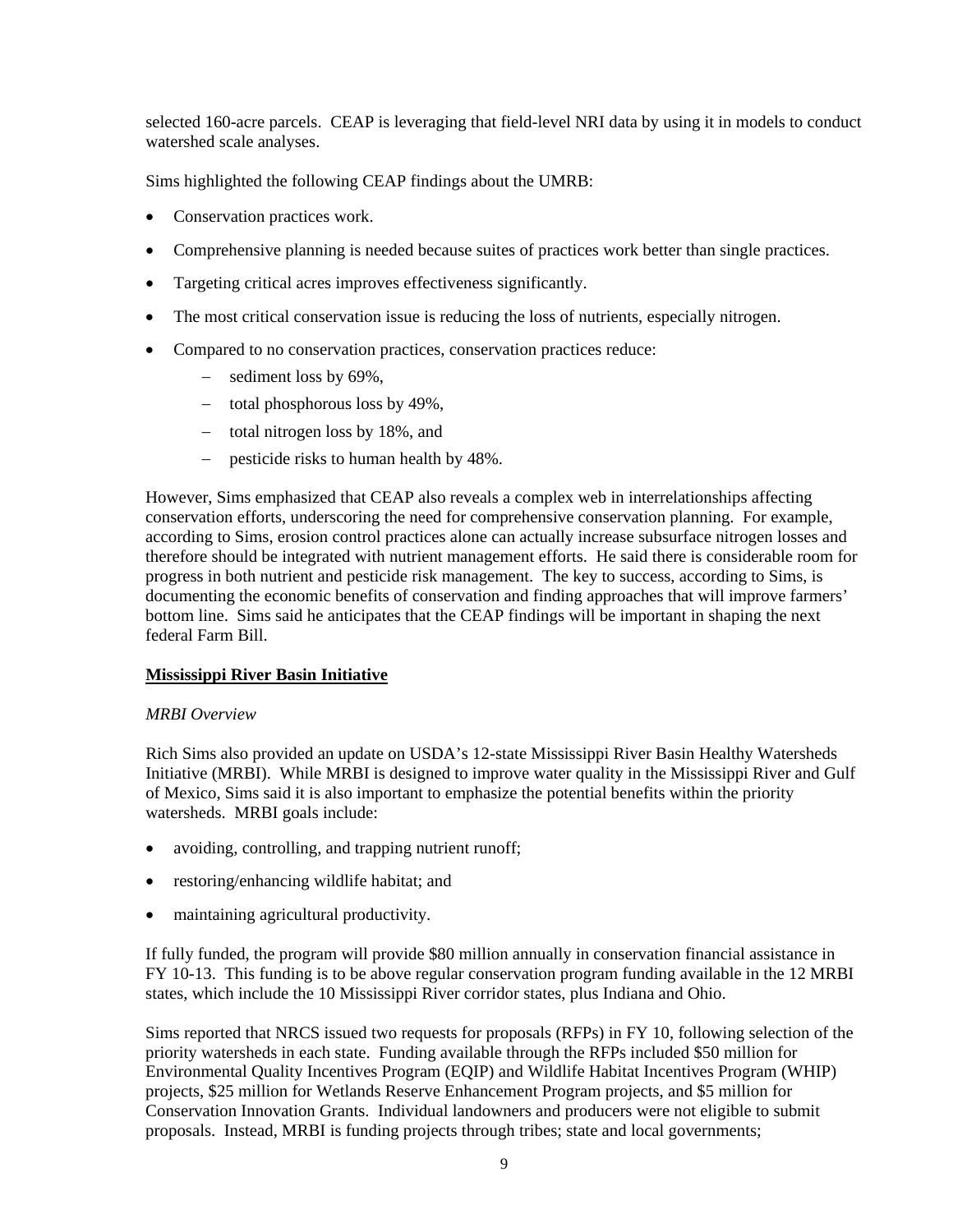nongovernmental organizations; and, in some instances, cooperatives and universities. These recipients will in turn work directly with the individual landowners. Sims said this approach has been very successful thus far in encouraging partnerships.

NRCS has identified 41 8-digit hydrologic unit code (HUC) priority watersheds for MRBI within the 12 states. Project proposals had to focus on at least one smaller 12-digit HUC within a priority 8-digit watershed to be eligible. With delays in the process, Sims said MRBI has been able to fund \$30 million in proposals for FY 10. This includes 76 projects throughout the 12 states. For the first time ever, NRCS is piloting financial assistance for monitoring and evaluation as part of MRBI's EQIP and WHIP projects. Up to 10 percent of a project proposal may be designated for edge-of-field monitoring through producer contracts.

In terms of the process for selecting MRBI projects, Sims explained that the State Conservationists identified their recommended projects to NRCS Chief White, who then made all final determinations. The 13 project ranking criteria included high potential to achieve water quality objectives, significant leveraging of non-federal resources, coordination with other governmental programs, and inclusion of monitoring and evaluation. NRCS announced its MRBI project selections on June 16, 2010, and all FY 10 funds must be obligated by September 27, 2010. Sims acknowledged that this will be a very challenging target to meet.

In response to a question from Teri Heyer, Sims said NRCS has not officially announced whether it will identify any additional priority watersheds as part of the FY 11 funding cycle. However, Sims said he anticipates that NRCS will add new watersheds to the program.

#### *Root River Project*

Gretchen Benjamin distributed a map comparing MRBI and Nature Conservancy (TNC) priorities in the 12 states. Benjamin observed that there is considerable overlap in priorities between MRBI and TNC, and thus great potential for collaboration. She said TNC is already partnering on MRBI projects in several states, and is serving as project administrator on projects in Arkansas, Indiana, and Minnesota. In response to a question from Mike Wells, Benjamin said TNC's priorities in the 12 MRBI states are determined by both state chapters and the Great Rivers Partnership Program, with the central objective of conserving biodiversity.

Benjamin introduced Rich Biske, TNC's Conservation Coordinator for southeastern Minnesota. Biske said MRBI is a welcome tool that will enable TNC and others to act on the insights gained from CEAP. He explained that the Root River watershed, a TNC and MRBI priority, is an 8-digit HUC of over 1 million acres. It is an intensively agricultural area that goes through significant geologic transition from its headwaters near Austin, Minnesota to its confluence with the Mississippi River. Biske briefly described work in four subwatersheds within the Root — i.e., the Rush/Pine (consisting of 4 12-HUCs), Watson Creek, Upper South Fork, and Lower Root Floodplain. Work in all four areas is fully funded, which will bring in approximately \$16 million in MRBI funds over four years.

Biske explained that the Rush/Pine watershed includes some areas of high biodiversity and quality, but has also experienced devastating flooding in recent years. Thanks to a partnership with Winona State University, TNC will have some pre-project water quality monitoring data for the area. The focus will be on whole farm planning, including terrain analysis to identify the areas of highest nutrient loss.

The Lower Root Floodplain is a WREP project and will involve work on 3,700 acres of wetland and associated uplands. Objectives include floodplain and wetland reconnection, reduced sediment and nutrient loading to the Mississippi River, and enhanced habitat connectivity. Biske said this project will compliment Minnesota DNR's expansion of a wildlife management area (WMA) in the vicinity. In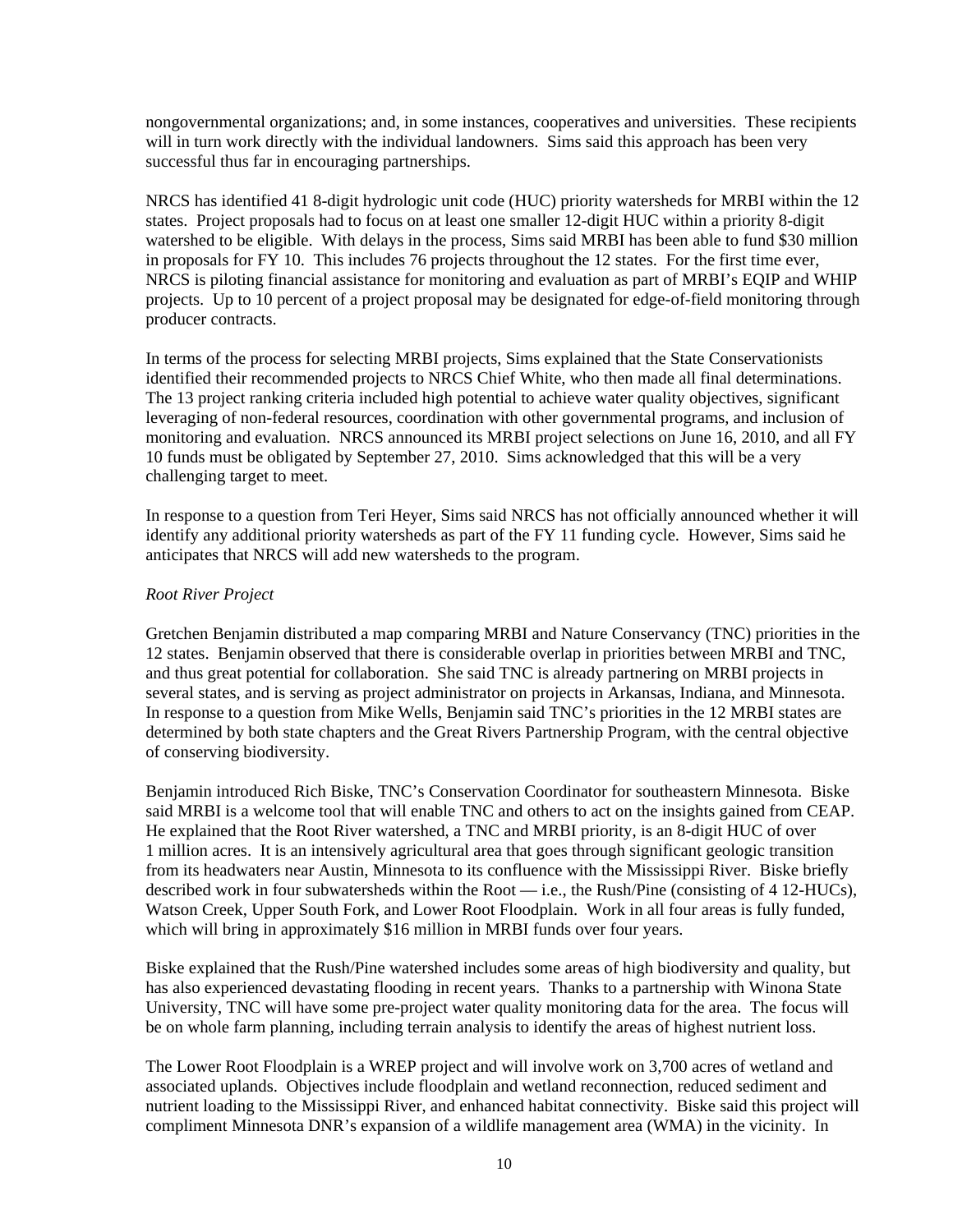response to a question from Barb Naramore, Biske said landowners will have a choice between 30-year and perpetual easements. The 30-year easements will cover 75 percent of costs, while the perpetual easements will be funded at 100 percent. Laurie Martinson and Tim Schlagenhaft said collaboration and leveraging of funds offer the potential to make great progress on the Lower Root River.

### **Ecosystem and Navigation Updates**

### *EMP/NESP Transition Plan*

Marv Hubbell reported that he has received additional internal comments on the draft EMP/NESP Transition Plan. As a result, he will be redrafting the "final draft" previously circulated in May 2010. Hubbell said the edits will not change the plan's fundamental message, but are instead intended to refine the plan for its Congressional audience. In particular, the redraft will:

- modify the tone on fiscal issues, so that the Corps is reporting, but not recommending, to Congress;
- be more definitive that EMP is not wasting money and that EMP projects will transition easily to NESP;
- clearly state the need to maintain EMP as a fully functional program unless and until Congress directs a transition; and
- provide more background information on the two programs.

Hubbell said he will have a redraft of the plan by August 9, with the goal of formally resubmitting the Transition Plan to MVD on August 27.

Mike Wells observed that Congress clearly asked for the Corps' recommendations regarding program transition, and asked why the Corps is trying to avoid making concrete recommendations in the plan. Wells also asked Hubbell what the timeline is for getting the plan to Headquarters (HQ), the Assistant Secretary (ASA(CW)), and ultimately Congress. Wells stressed that development of the Transition Plan has taken far too long. Hubbell agreed that Congress asked the Corps for recommendations, but said this directive was focused on identifying the conditions necessary to support transition. While the Transition Plan will still address these issues, Hubbell explained that the Corps cannot make fiscal recommendations, as those are the prerogative of the Administration, not the Corps as an agency. Hubbell also acknowledged that development of the plan has taken considerable time. He noted that the Administration declined to act when the House Appropriations Committee initially directed the Corps to prepare a Transition Plan. With the subsequent reversal of that policy decision, Hubbell said he has been working on the Transition Plan since 2009. Hubbell declined to speculate on the likely timeframe for the plan to reach Congress, noting that the process is largely out of his hands once the plan reaches MVD. Charles Barton agreed it is important to move the Transition Plan along, but said it is also key to complete the advance coordination work needed to craft a successful document — i.e., one that will not be rejected at the HQ or ASA(CW) level. Barton said he does not anticipate problems at with HQ, and estimated that HQ review will require approximately four weeks.

### *FY 11 Appropriations for EMP*

Hubbell reported that the House Appropriations Committee appears poised to follow the Administration's request for \$21.15 million in FY 11 funds for EMP. The Senate appropriators approved \$19.0 million for the EMP in FY 11. These levels compare with a final FY 10 funding amount of \$16.47 million. Hubbell said he is currently planning for a \$21.15 million program, but stressed that the final amount will likely not be known for some time, and could be lower than either the House or Senate amount.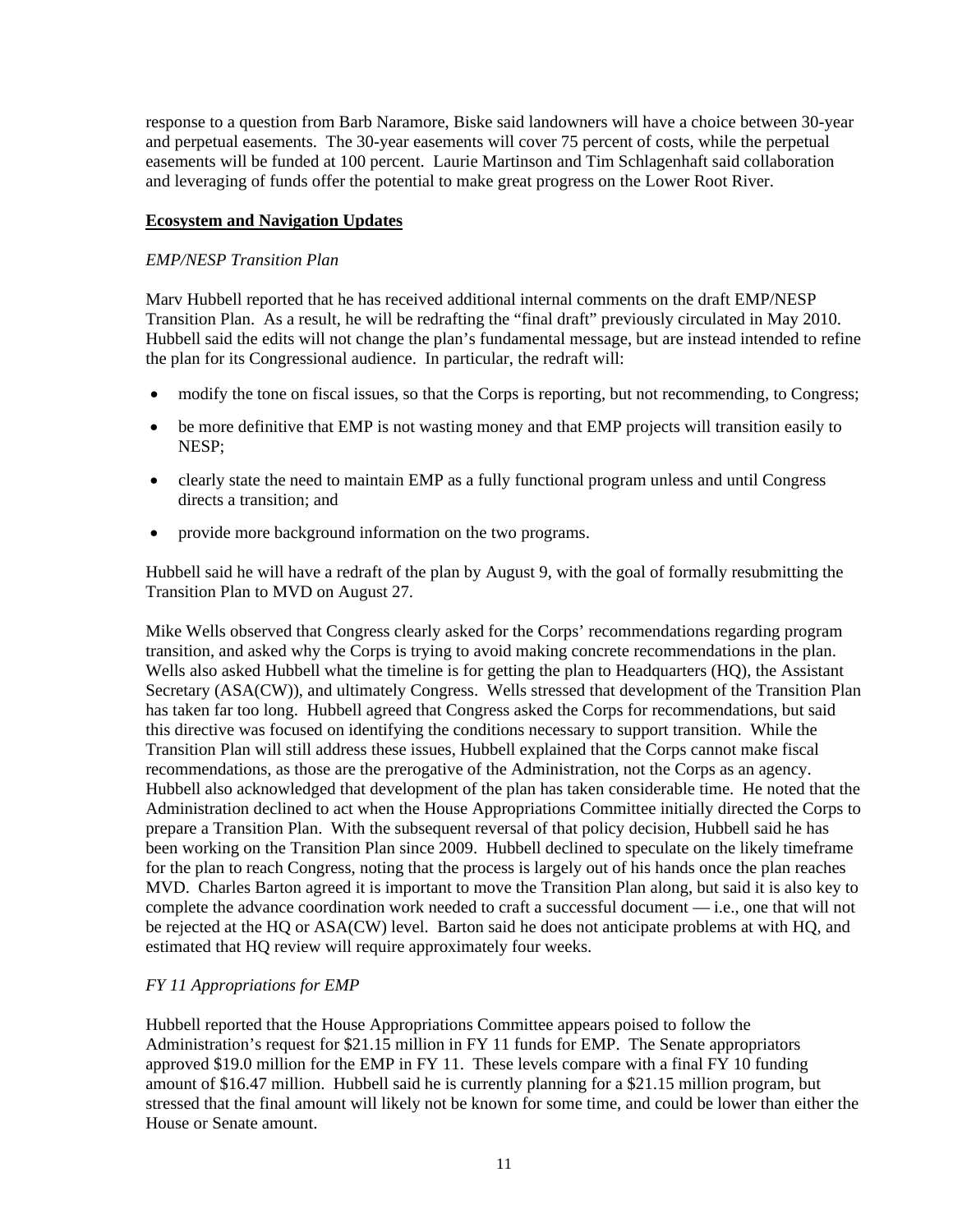## *EMP Report to Congress*

Hubbell explained that EMP's authorization requires the Corps to submit Reports to Congress (RTCs) every six years, with the next report being due in December 2010. Contracting delays and other issues have compressed the schedule for producing the 2010 RTC. As a result, Hubbell said he has coordinated with program partners on a revised approach, under which a streamlined RTC will be completed in December 2010, followed by an Implementation Issues Assessment (IIA). The RTC will focus on those things required to fulfill the authorization requirement, namely a report on accomplishments, an update to the Habitat Needs Assessment (HNA), and identification of any needed legislative adjustments. Partners will then have slightly more time to address other important issues through the IIA. These are items that may require policy or implementation adjustments by the Corps or other partners, but that are not thought likely to require Congressional action. Hubbell said issues identified for the IIA include:

- NGOs as cost share partners,
- cost sharing,
- HREP operations and maintenance,
- delegated authority,
- land acquisition,
- LTRMP program implementation,
- HREP planning and prioritization,
- HREP evaluations,
- trends/emerging issues, and
- EMP's habitat project types.

Hubbell also reported that EMP will be initiating an HREP Strategic Planning effort, modeled on the very successful LTRMP effort that produced the FY 10-14 LTRMP Strategic Plan.

### *IMTS Plan and NESP Implementation*

Chuck Spitzack explained that NESP is shifting from its unconstrained "Best Value" implementation plan to a three-phase "Blueprint for Action" approach. The Best Value plan assumed unconstrained funding, capable of supporting maximally efficient implementation. Each of the Best Value approach's two phases included approximately \$2.1 billion and permitted simultaneous work on multiple new locks. Due to the revenue situation with the Inland Waterways Trust Fund (IWTF) and other funding issues, this approach no longer appears viable. Spitzack described the Blueprint for Action approach as more compatible with the Inland Marine Transportation System (IMTS) Team's Capital Investment Plan. The first phase would not involve any new lock work, and would instead focus on small scale navigation measures and initiating the ecosystem restoration program. Under the second phase, new locks would be initiated singly, likely in the IMTS Team's recommended order (i.e., 25, La Grange, 22, and 24, with the order for 20, 21, and Peoria undetermined because starts on these locks would be outside of the Capital Plan's 20-year time horizon). If funding levels permit, the Corps would return to the Best Value implementation approach in Phase 3.

Spitzack explained that the three UMR Districts do not have a formal position on the IMTS Plan as it relates to NESP. However, Spitzack said the construction sequence reflected in the plan appears reasonable. He also noted that the Corps will be pursuing rehabilitation at the existing La Grange lock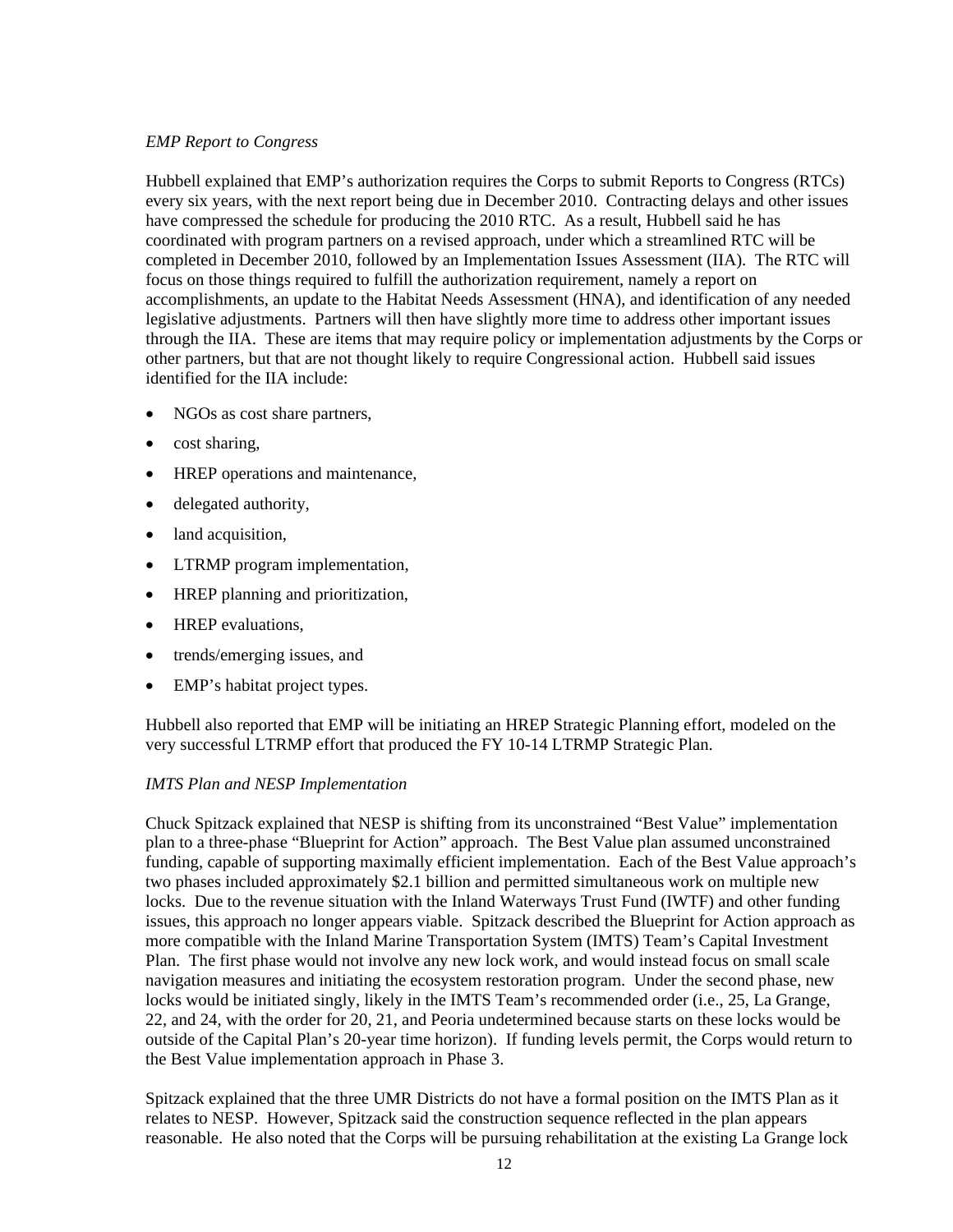immediately under the operation and maintenance  $(O\&M)$  program. He explained that, with the ongoing delays in initiating NESP, it is no longer feasible to integrate the La Grange rehabilitation work with lock construction, which had been the preferred approach under Best Value implementation. Spitzack requested partner comments regarding lock sequencing by September 30, 2010. [Note: the deadline for comments was subsequently extended to October 31, 2010.] Barb Naramore asked whether the Corps will be consulting with the Navigation Interests Coordinating Committee (NICC) regarding lock sequencing. Spitzack said NICC is not meeting in August, but will meet in conjunction with the Inland Waterway Users Board's October meeting. He added that industry representatives have already indicated informally that they are comfortable with the sequencing reflected in the IMTS Plan.

### *FY 11 Appropriations for NESP*

Spitzack reported that the President did not include funding for NESP in his FY 11 budget request, consistent with the pattern in recent years. The pending House and Senate measures include \$1 million and \$4 million, respectively, for NESP. Spitzack explained that funding at either of these levels would represent a dramatic reduction and would have significant impacts on the NESP work plan. Regarding the Administration's position on NESP, Spitzack said his understanding is that ASA(CW) Darcy's current perspective is consistent with the past — i.e., NESP is an authority created by Congress in the absence of a favorable Chief's Report and is thus not budgetable. Spitzack said impediments to favorable Administration action on the still-pending Chief's Report are related to the economic analysis and justification for the new locks. He said ASA Darcy may call a meeting in early FY 11 to discuss NESP's status.

### *System and Reach Planning*

Spitzack explained that the UMRS system and reach planning process has, thus far, been a top-down effort to identify program neutral objectives for ecosystem restoration efforts. A Regional Support Team (RST), composed of river engineers and ecologists from the Corps, developed and guided the process. RST members worked with Reach Planning Teams (RPTs) for each of the four designated floodplain reaches (i.e., upper impounded, lower impounded, open river, and Illinois River). Each RPT was charged with developing the ecosystem objectives and identifying potential management actions and projects for its reach, consistent with the system goals and objectives. Upon completion of the Reach Plan, the district-based, interagency river team(s) for that reach (e.g., River Resources Forum, etc.) then reviewed the plan and considered it for endorsement. Acting in its interim Advisory Panel role, Spitzack said NECC will also be asked to review and endorse the Reach Plans. Spitzack explained that the Corps will then use the Reach and System Plans to guide its implementation of restoration efforts on the UMRS.

Tim Schlagenhaft expressed concern that the System Objectives Report is not complete and thus has not been available to inform development of the Reach Plans. He stressed that the System Objectives Report should be influencing project selection. Schlagenhaft requested an opportunity to discuss this issue further at the August EMP-CC and NECC meetings.

Spitzack reviewed next steps in the current system and reach planning cycle, including:

- Aug.-Sept. 2010 Complete River Team endorsement
- Sept. 2010 Release final draft for review by UMRBA, NECC, & EMPCC
- Sept.-Oct. 2010 Prepare lessons learned report (draft)
- Sept.-Oct. 2010 Revise Reach Planning Notebook (draft)
- Nov. 2010 NECC & EMPCC endorse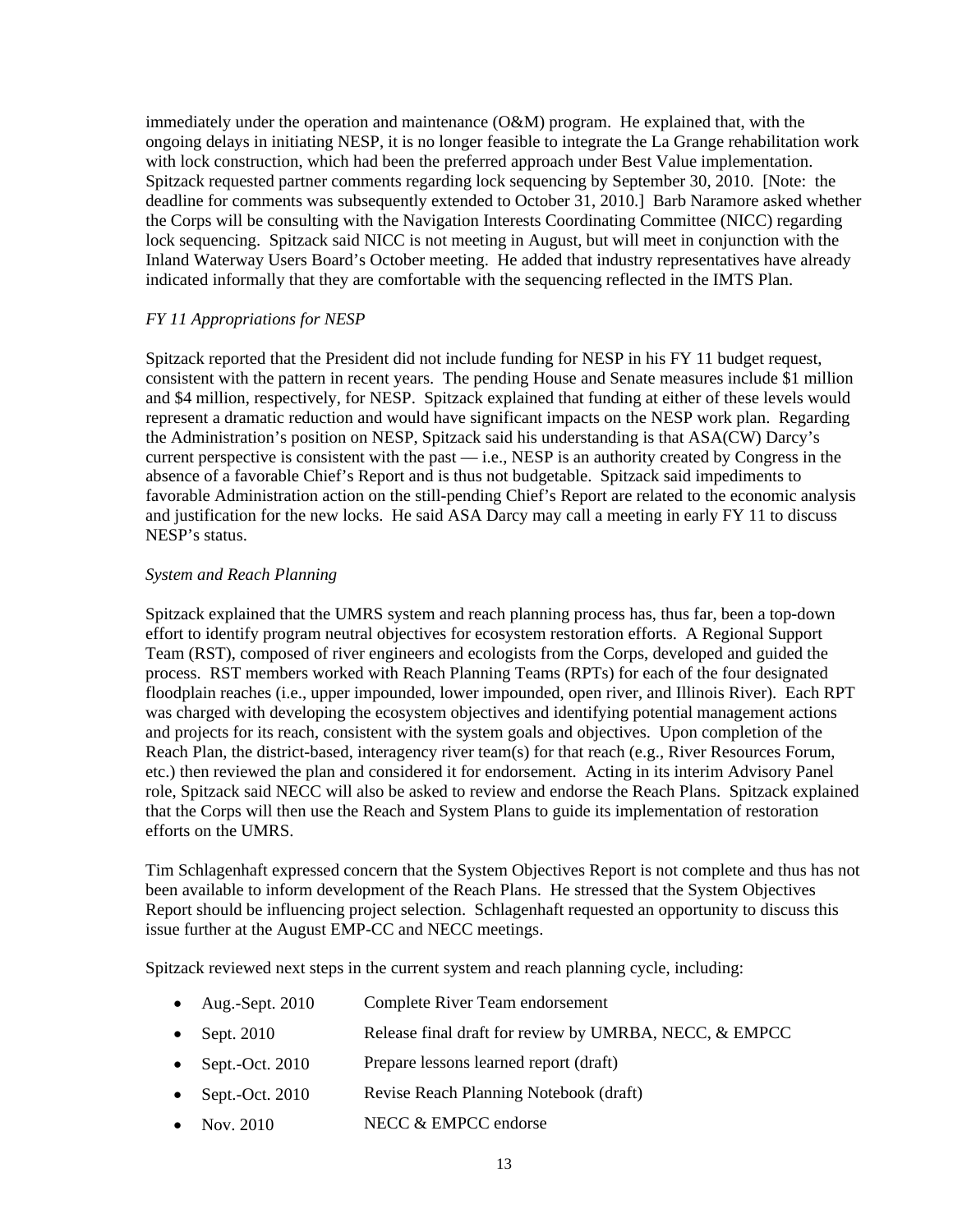In response to a question from Karen Hagerty, Spitzack confirmed that the Corps will be revising the 2008 draft Reach Planning Notebook. He said the Notebook is program-neutral and intended to apply broadly to reach planning.

## **Administrative Issues**

## *Contract Authorizations*

Barb Naramore reported that UMRBA has submitted a cooperative agreement proposal to USEPA Region 5 to continue the Association's multi-year spills planning and mapping effort. Naramore said she will need Board authorization prior to executing the cooperative agreement. She said the agreement could be for as much as \$270,000 in federal funding over two years, but may be for less. Jim Fischer moved and Mike Wells seconded a motion authorizing Naramore to execute a cooperative agreement with U.S. EPA Region 5 to support UMRBA's continued spills contingency planning and inland sensitivity mapping work. The motion carried unanimously.

Naramore explained that the state environmental agencies have been supporting the work of UMRBA's Water Quality Executive Committee and Water Quality Task Force for several years through voluntary annual assessments of \$17,000 per state. She explained that Iowa DNR has expressed a desire to fund this work in FY 11 through a 604(b) Water Quality Management Planning Grant, rather than through a voluntary dues payment. Naramore said she will need Board authorization prior to executing such a contract, which would be for \$17,000. She also noted that other states may elect to use the same 604(b) vehicle in lieu of voluntary water quality assessments in FY 11 or beyond. Pat Boddy moved and Jim Fischer seconded a motion authorizing Naramore to execute a 604(b) Water Quality Management Planning Grant contract with Iowa DNR. The motion carried unanimously.

### *FY 12 and 13 Dues Assessment*

Naramore said the UMRBA Board typically establishes UMRBA's dues assessment for the coming two fiscal years at its August meeting in even-numbered years. This is done to facilitate coordination with the states' biennial budgeting processes. Naramore noted that UMRBA's dues have been at \$48,000 per year per state since 2000. Mike Wells moved and Jim Fischer seconded a motion to set UMRBA's dues for FY 12 and 13 at \$48,000 annually per state. The motion carried unanimously.

### *Board Work Group Recommendations*

Naramore reported that the UMRBA Board formed a work group in February 2010 to review several issues related to the organization's governance structure, insurance coverage, compensation decisions, and IRS reporting. Based on the work group's recommendations, the Board and Naramore either have taken, or will take, the following steps:

- UMRBA's Board structure will remain unchanged—i.e., all duly appointed representative and alternates will serve on the Board of Directors; each state will have one vote in matters coming before the Board. Naramore will develop proposed Bylaws modifications to ensure that the Bylaws consistently reflect this structure.
- UMRBA's Board members will explore creating a Treasurer position. This individual will be an officer of the Association and can be, but need not be, a member of the Board. If the Board determines that it will establish a Treasurer position, Naramore will draft the necessary Bylaws changes for the Board's consideration.